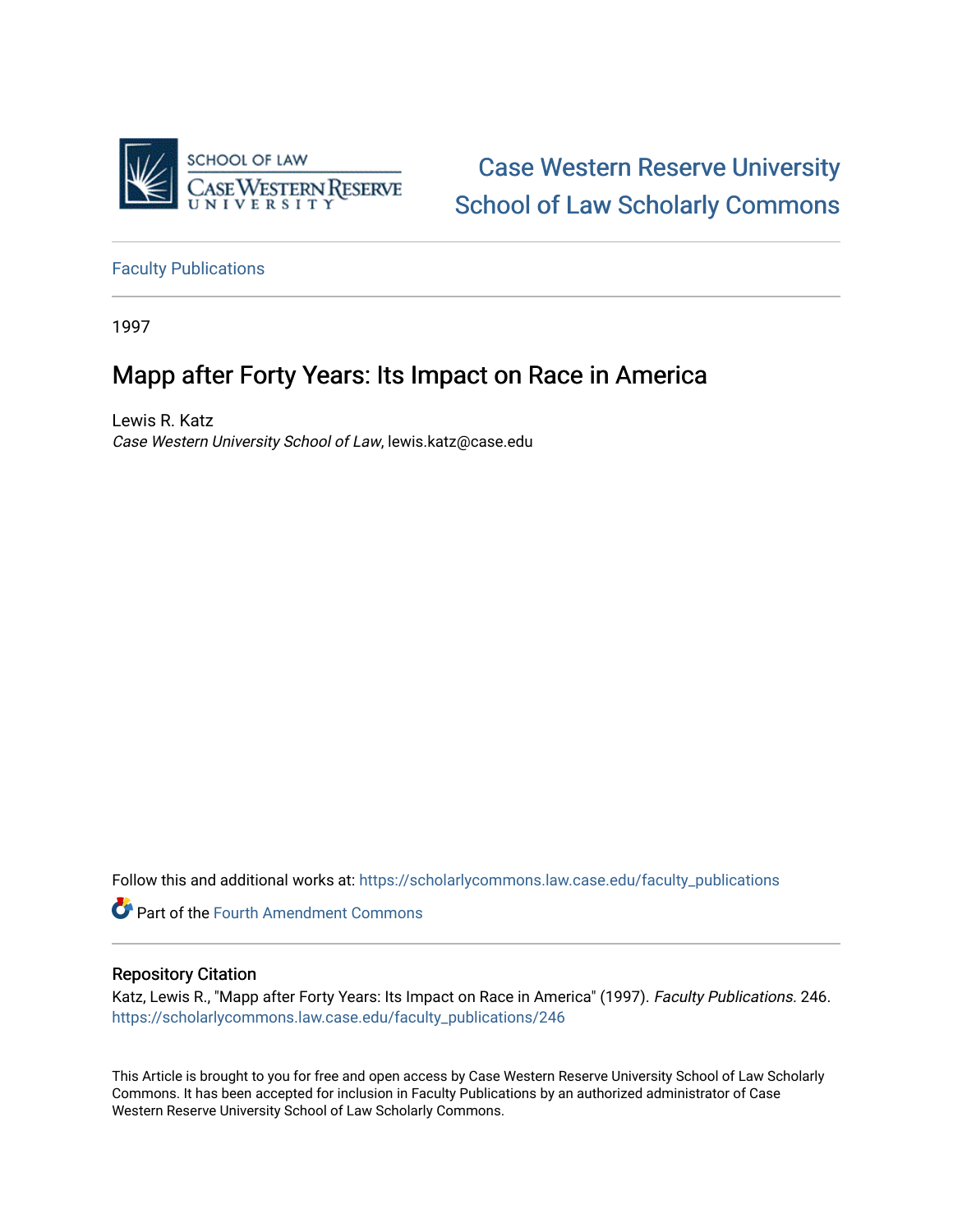# *MAPP* **AFTER FORTY YEARS: ITS IMPACT ON RACE IN AMERICA**

*Lewis R. Katz* t

The facts in *Mapp v. Ohio<sup>1</sup>* were not unusual. White plain-clothes police officers, looking for a man suspected of bombing Don King's home, surrounded Dollree Mapp's house, an African-American woman known to the police, when the suspect's car was found parked outside the house. They knocked on the door, but Mapp denied them entrance without a search warrant. The officers radioed for a warrant, but presumably without waiting for one, detectives accompanied by six uniformed officers broke out the front glass of the door, entered, and searched the house. The lead detective told her he had a warrant and waved a piece of paper in her face, a paper which she allegedly grabbed and stuffed in her blouse. After handcuffing Mapp, the officers retrieved the paper, but no warrant was offered at trial.<sup>2</sup> While the suspect was not found in the house, the officers found pencil sketches of male and female nudes packed in a box and suitcase in Mapp's bedroom. Mapp was charged with possession of obscene materials, a felony. Even if there had been a warrant to search for the suspected bomber, it would not have extended to a box and suitcase in which he could not have been hiding.

The search without a warrant and without exigent circumstances that might have excused the absence of a warrant violated the defendant's Fourth Amendment right to be free from unreasonable searches and seizures. At the time of the search, 1957, Ohio courts offered

<sup>&</sup>lt;sup>†</sup> John C. Hutchins Professor and Director, L.L.M. United States Legal Studies, Case Western Reserve University School of Law. The author thanks Robert L. Wagner, J.D. 2001, for his invaluable research assistance.<br> $\frac{1}{1}$  367 U.S. 643, 643-45 (1961).

<sup>&</sup>lt;sup>2</sup> See State v. Mapp, 166 N.E.2d 387, 389 (Ohio 1960), *rev'd* Mapp v. Ohio, 367 U.S. 643 (1961) ("No warrant was offered in evidence, there was no testimony as to who issued any warrant or as to what any warrant contained, and the absence from evidence of any such warrant is not explained or otherwise accounted for in the record."). *See also* Stanley Kent & Michael von Glahn, *Dollree Mapp v. State of Ohio,* CLEV. MAG. LANDMARK L. SUPP. 36, 38 (Mar. 1998) ("In the 1970s, Delau [one of the detectives] admitted-contradicting his trial testimony—that his lieutenant had only obtained an affidavit [not a warrant], which spelled out the reasons for wanting to secure a warrant.").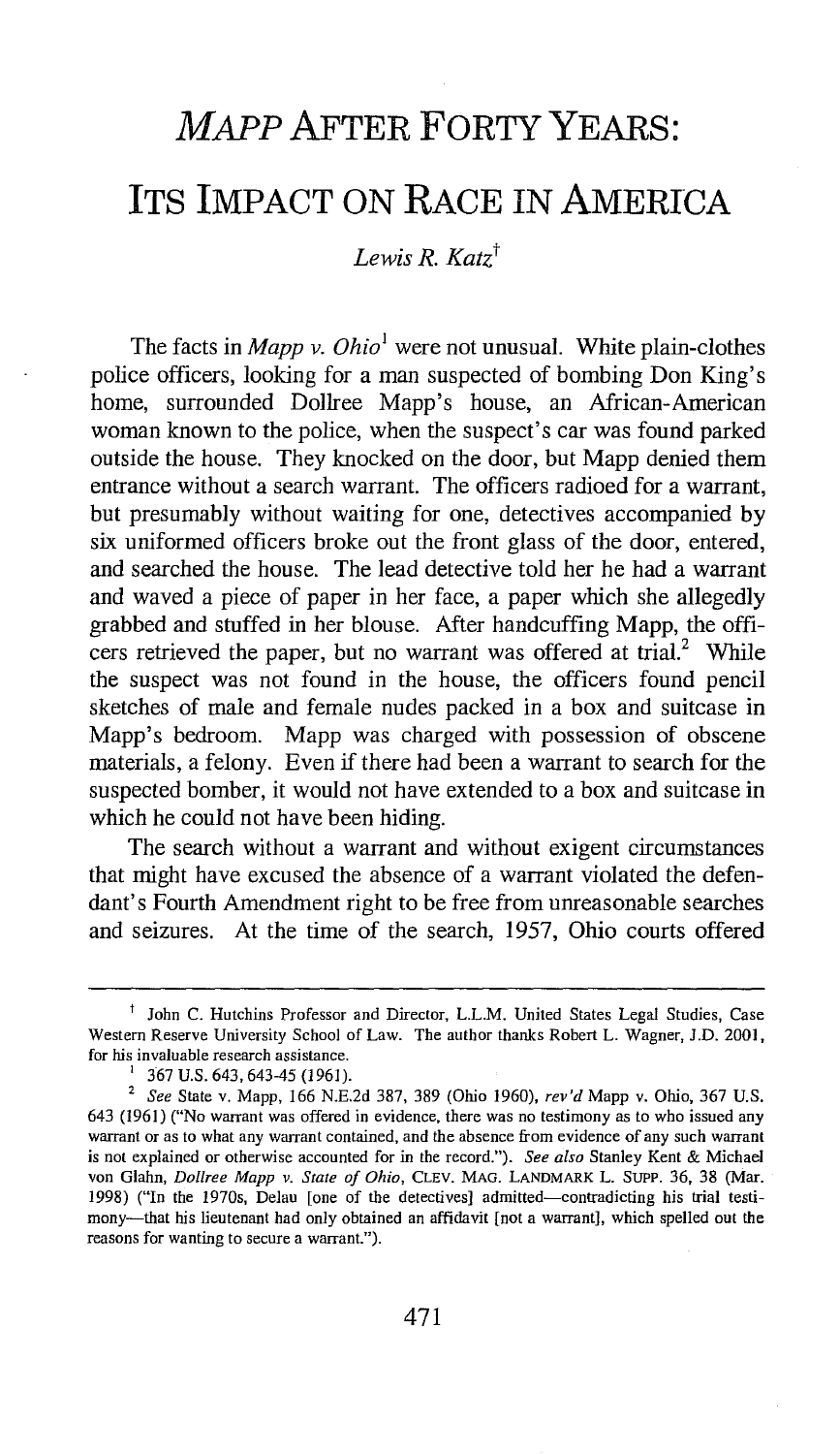little protection to Fourth Amendment rights.<sup>3</sup> Nine years earlier, the United States Supreme Court had held that the Fourth Amendment protections that applied to the federal government were also binding upon the states through the Fourteenth Amendment.<sup>4</sup> In federal courts since 1914, the remedy for violation of Fourth Amendment rights had been exclusion of the evidence from the prosecution's case.5 However, the Court said that the states were not bound by that rule.<sup>6</sup> Ohio, and about two-thirds of the other states, had not adopted at that time an exclusionary rule for constitutional violations under their own constitutions.<sup>7</sup> Thus, in about two-thirds of the states, police were free to violate fundamental constitutional rights without consequences. When reviewing the search in this case, the Ohio Supreme Court acknowledged the constitutional violation but stated that

this court has held that evidence obtained by an unlawful search and seizure is admissible in a criminal prosecution... [A]nd the Supreme Court of the United States has held that the Constitution of the United States does not usually prevent a state court from so holding.

Hence, we conclude that . . . the due process clause of the 14th Amendment to the Constitution of the United States was not violated by defendant's conviction, although that conviction was based primarily upon the introduction in evidence of

in 1949).

. . . .

<sup>3</sup>*See, e.g.,* State v. Lindway, 2 N.E.2d 490, 493 (Ohio 1936) ("It is well settled that the Fourth and Fifth Amendments to the United States Constitution ... are directed exclusively against the activities of the federal government and have no application to the various states and their agencies.").

<sup>4</sup>*See* Wolf v. Colorado, 338 U.S. 25, 27-28 (1949), *overruled in part by* Mapp v. Ohio, 367 U.S. 643 (1961) ("The security of one's privacy against arbitrary intrusion by the policewhich is at the core of the Fourth Amendment-is basic to a free society. It is therefore implicit in 'the concept of ordered liberty' and as such enforceable against the States through the Due Process Clause."). *5 See* Weeks v. United States, 232 U.S. 383, 398 (1914) ("We therefore reach the conclu-

sion that the letters in question were taken from the house of the accused ... in direct violation of the constitutional rights of the defendant; ... there was involved ... a denial of the constitutional rights of the accused, and that the court should have restored these letters to the accused."). *See also Wolf,* 338 U.S. at 28 ("In *Weeks v. United States,* ... this Court held that in <sup>a</sup> federal prosecution the Fourth Amendment barred the use of evidence secured through an illegal search and seizure. This ruling was made for the first time in 1914.").<br><sup>6</sup> *See Wolf*, 338 U.S. at 33 ("We hold, therefore, that in a prosecution in a State court for

a State crime the Fourteenth Amendment does not forbid the admission of evidence obtained by an unreasonable search and seizure."). 7 *See id.* at 38 tbi.I (summarizing the position of the states regarding the *Weeks* doctrine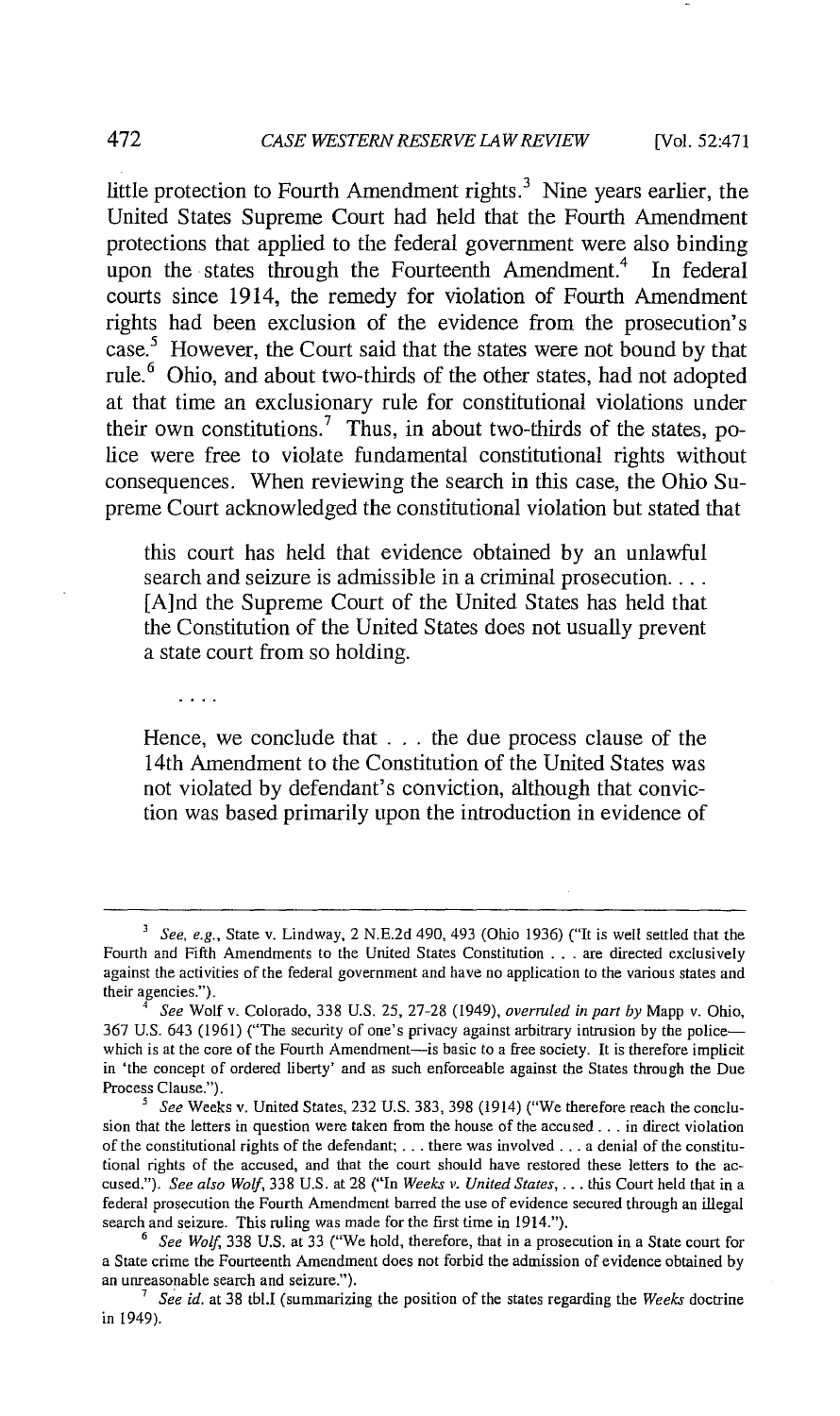books and pictures unlawfully seized during an unlawful search of defendant's home.<sup>8</sup>

The illegal entry of Mapp's house by the police was nothing extraordinary; it was an everyday fact of life for blacks and other racial minorities. Police throughout America were part of the machinery of keeping blacks "in their place," ignoring constitutional guarantees against unreasonable arrests and searches and those that barred use of "third-degree" tactics when questioning suspects. $9$  The Constitution played little role in the relationship between blacks and the police, and the black population had little power at the time to seek redress through the political process.

The primary story running through the four hundred years of American civilization is race-the ongoing story of white mistreat-

On that night one Dial, a deputy sheriff, accompanied by others, came to the home of Ellington, one of the defendants, and requested him to accompany them to the house of the deceased, and there a number of white men were gathered, who began to accuse the defendant of the crime. Upon his denial they seized him, and with the participation of the deputy they hanged him by a rope to the limb of a tree, and having let him down, they hung him again, and when he was let down the second time, and he still protested his innocence, he was tied to a tree and whipped, and still declining to accede to the demands that he confess, he was finally released and he returned with some difficulty to his home, suffering intense pain and agony. . . . A day or two thereafter the said deputy, accompanied by another, returned to the home. of the said defendant and arrested him, and departed with the prisoner towards the jail in an adjoining county, but went by a route which led into the State of Alabama; and while on the way, in that State, the deputy stopped and again severely whipped the defendant, declaring that he would continue the whipping until he confessed, and the defendant then agreed to confess to such a statement as the deputy would dictate, and he did so, after which he was delivered to jail.

The other two defendants, Ed Brown and Henry Shields, were also arrested and taken to the same jail.  $\ldots$  [T]he same deputy, accompanied by a number of white men, one of whom was also an officer, and by the jailer, came to the jail, and the two last named defendants were made to strip and they were laid over chairs and their backs were cut to pieces with a leather strap with buckles on it, and they were likewise made by the said deputy definitely to understand that the whipping would be continued unless and until they confessed, and not only confessed, but confessed in every matter of detail as demanded by those present; and in this manner the defendants confessed the crime, and as the whippings progressed and were repeated, they changed or adjusted their confession in all particulars of detail so as to conform to the demands of their torturers.

. . . The facts are not only undisputed, they are admitted, and admitted to have been done by officers of the state, in conjunction with other participants, and all this was definitely well known to everybody connected with the trial, and during the trial, including the state's prosecuting attorney and the trial judge presiding.

<sup>8</sup> State v. Mapp, 166 N.E.2d 387, 389-90 (Ohio 1960), *rev'd,* Mapp v. Ohio, 367 U.S. 643 (1961).

<sup>9</sup>*See* Brown v. Mississippi, 297 U.S. 278 (1936). The Supreme Court reversed the conviction of the accused, a black man, who was found guilty and sentenced to death for murdering a white man. The summary of the facts of the case outlines the brutal methods police often used to extract confessions: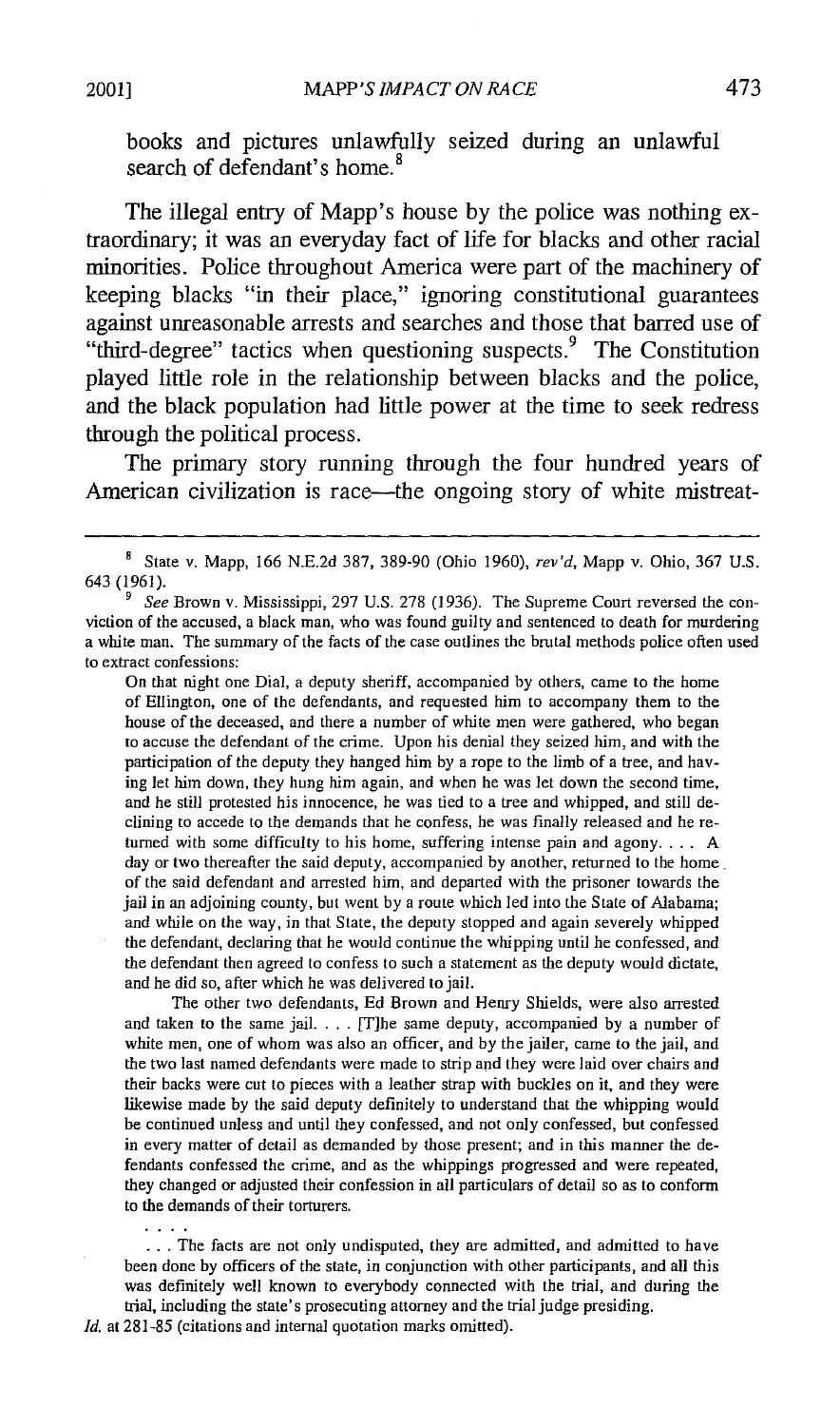ment of other races—red, black, and yellow. The history of blacks and whites in America is the tale of black enslavement, murder, and rape, and later the legitimization of under-class citizenship with its lingering legacies of slavery. This includes arbitrary deprivation of the most basic human rights, including life itself, notwithstanding the commitments of the post-Civil War amendments. At every stage of the first two hundred and fifty years of the Republic, all three branches of the federal government were, at the least, accomplices to these policies. The framers legitimized human slavery and chose to reward the slave states. Even the (delayed) ban on importation of slaves enriched slave holders by increasing the value of their slaves, <sup>10</sup> and the three-fifths rule increased the slave states' power in the new Republic.<sup>11</sup> Congress, traditionally, was the power base in the national government of the southern interests, except during the short period of Reconstruction when the Radical Republicans held sway.<sup>12</sup> Using the strangle-hold of seniority and the filibuster in the Senate, southern representatives to the House and Senate into the midtwentieth century made sure that legislation seeking relief from injustices for blacks rarely made it to the floor, and, if it did, they made sure it died there. Although more than 4,700 Americans, the overwhelming majority black, were lynched by mobs between the end of the 1882 and 1968,<sup>13</sup> Congress never passed anti-lynching legislation. Even after *Brown v. Board of Education*,<sup>14</sup> in 1954, almost all of the southerners in the United States Senate and House of Representatives issued a document, the Southern Manifesto, denouncing the Supreme Court decision and calling for massive resistance. This indicated that enlightenment was no closer to power in the South than it had been a century earlier.<sup>15</sup>

Nor could the black population look to the White House for help. In the years after the Civil War, President Hayes removed federal troops from the former Confederate states. He effectively abandoned

<sup>10</sup>*See* JOHN HOPE FRANKLIN, FROM SLAVERY TO FREEDOM 98-101 (4th ed. 1974) (discussing debates during the Constitutional Convention about the slave trade, its effect on the value of existing slaves, and the ultimate compromise reached in Article I, Section 9 of the Constitution).

<sup>&</sup>lt;sup>11</sup> See U.S. CONST. art. I, § 2, cl. 3 ("Representatives and direct Taxes shall be apportioned among the several States . . . according to their respective Numbers, which shall be determined by adding to the whole Number of free Persons. . . . three fifths of all other Persons.").

<sup>&</sup>lt;sup>12</sup> See FRANKLIN, *supra* note 10, at 252-67 (discussing the rise and eventual fall in political power of the Radical Republicans just after the Civil War).

 $^{13}$  *See JAMES ALLEN ET AL.*, WITHOUT SANCTUARY: LYNCHING PHOTOGRAPHY IN AMERICA 12 (2000).

ICA 12 (2000). 14 347 u.s. 483,500 (1954). <sup>15</sup>*See* 102 CONG. REc. 4460-61, 4515-16 (1956) (showing that only Senators Albert Gore, Sr. and Estes Kefauver of Tennessee, and Lyndon Baines Johnson of Texas did not sign the Manifesto).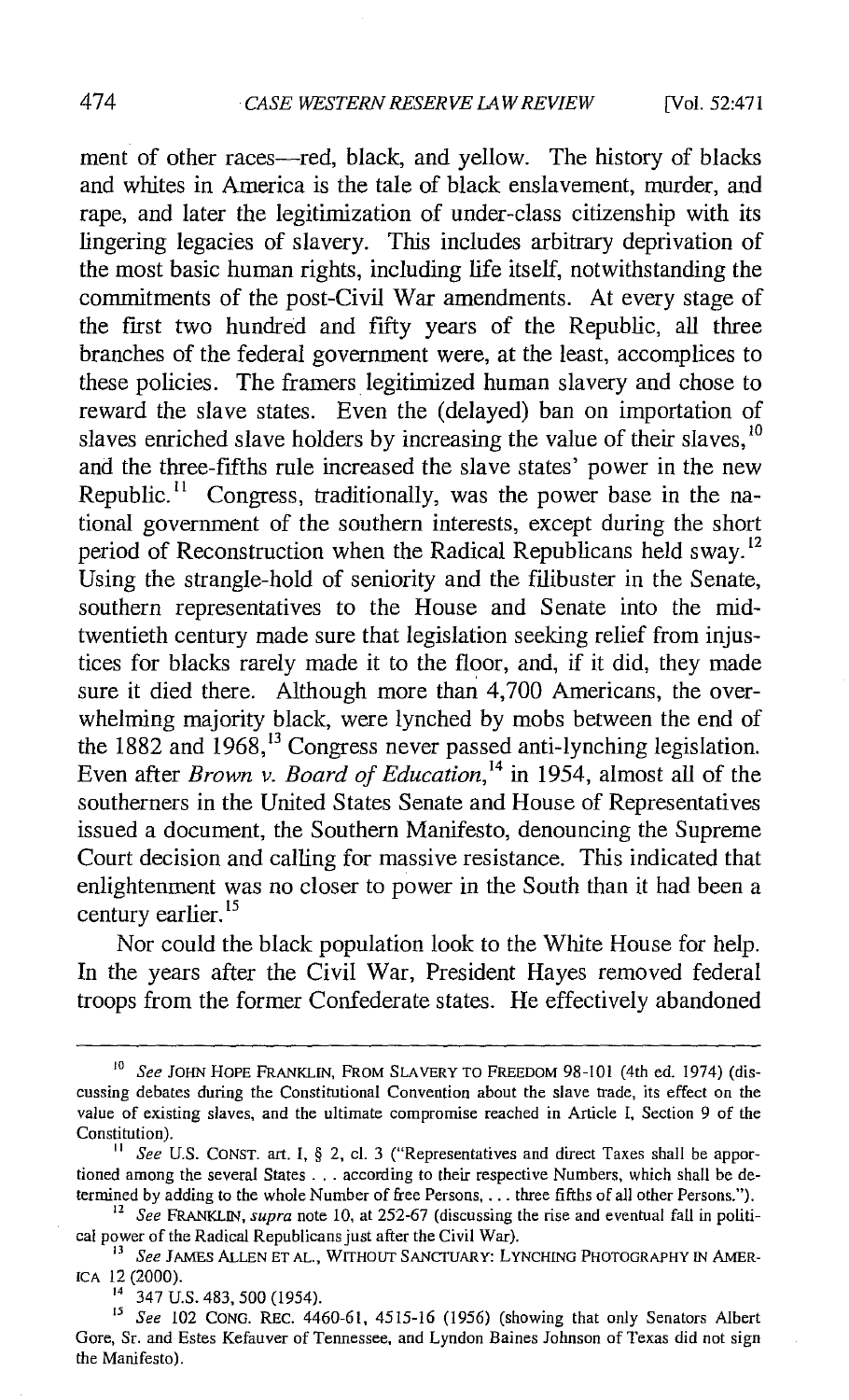the African-American population in those states to reactionary forces, which recreated slavery in everything but name.<sup>16</sup> President Franklin D. Roosevelt was so timid when it came to race that he would not even support anti-lynching legislation in Congress for fear of alienating the powerful southern congressional leadership.<sup>17</sup>

In the nineteenth century, the Supreme Court added its imprimatur to white supremacy. In *Dred Scott v. Sanford*<sup>18</sup> the Court held that a Negro "whose ancestors were imported into this country, and sold as slaves," even when emancipated, could not be a citizen of the United States and was not entitled to the privileges of citizenship, including access to the courts to sue to protect his freedom.<sup>19</sup> Forty years later, the Supreme Court in *Plessy v. Ferguson*<sup>20</sup> endorsed Jim Crow laws and the separation of the races, which stood as a bar to equality for half a century more.

Finally, at the mid-point of the last century, the black population found a branch of the federal government willing to consider its issues. The Supreme Court, under the stewardship of Chief Justice Earl Warren, set out to eliminate the legal structure that perpetuated apartheid in America. While at the outset the Court did not have the support of the other branches of the federal government, World War II had a remarkable effect upon the American public. The Court's initial statements on fairness and equality found support from a substantial percentage of the American public, except in the South and in the southern leadership in the Congress.

When it comes to cases that stamp the Warren Court era, all deal directly or indirectly with race. *Brown v. Board of Education*<sup>21</sup> imposed the racial equality principle upon our society and, once and for all, eliminated the legal basis for racial segregation. *Baker v. Carr*<sup>22</sup> furthered equality in our representative democracy. *Mapp v. Ohio<sup>23</sup>* stands out as the third hallmark case, beginning the transformation of the constitutional ideal of due process into a living reality and leading the way for the transformation of due process that followed. Justice Walter V. Schaefer of the Illinois Supreme Court described *Brown,* 

<sup>16</sup>*See* FRANKLJN, *supra* note 10, at 267 (discussing the presidential campaign of 1876 and the compromise reached between the Republicans and Democrats regarding federal troops in the South). 17 *See* T.H. WATKINS, THE HUNGRY YEARS 498-99 (1999) (discussing the attempts by

some members of Congress to pass an anti-lynching bill and its ultimate failure due to a filibus-<br>ter by southern senators).

<sup>&</sup>lt;sup>18</sup> 60 U.S. (19 How.) 393 (1856).<br>
<sup>19</sup> *Id.* at 403.<br>
<sup>20</sup> 163 U.S. 537 (1896), *overruled by* Brown v. Bd. of Educ., 347 U.S. 483 (1954).<br>
<sup>21</sup> 347 U.S. 483 (1954).<br>
<sup>22</sup> 369 U.S. 186, 237 (1962).<br>
<sup>23</sup> 367 U.S. 643 (1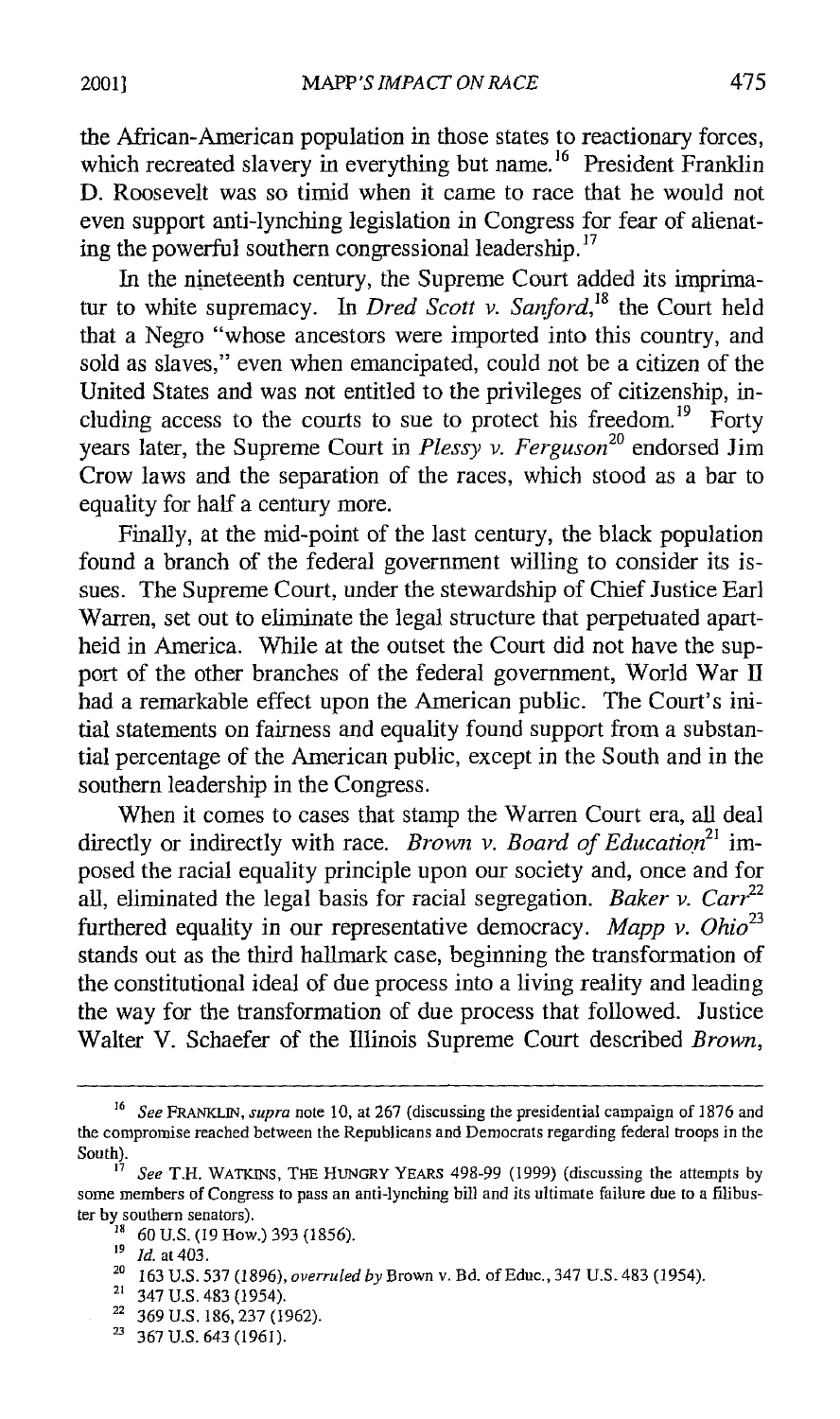*Baker,* and the due process revolution initiated by *Mapp* as a process of putting flesh and blood on our ideals. 24

The Supreme Court procedure in *Mapp,* as well as the outcome, provoked consternation and disagreement. Although the defendant in the state court had moved to suppress the evidence illegally seized as a result of a warrantless entry of her home, the Ohio Supreme Court reiterated its prior holding that "evidence obtained by an unlawful search and seizure is admissible in a criminal prosecution."<sup>25</sup> United States Supreme Court precedent supported that holding. In *Wolf v. Colorado,* 26 the Supreme Court held that an illegal search and seizure violated a defendant's Fourth Amendment rights, but the federal rule requiring exclusion of such evidence was inapplicable to the states. $27$ In just twelve years, state support for the proposition of law advanced in *Wolf* had eroded. The national trend, evidenced by state court decisions, was toward rejection of *Wolf* and adoption of the exclusionary rule as a matter of state law.<sup>28</sup> A dissenting justice of the Ohio Supreme Court indicated that state courts were "now about evenly divided," which evidenced a sea change in the twelve years since the *Wolfdecision. <sup>29</sup>*

How the United States Supreme Court came to decide the Fourth Amendment issue has long been an issue of contention and lore in Cleveland legal circles. Judge Jack Day, in this Symposium, tells us how the issue made it to the Supreme Court as a side issue in the ACLU's amicus brief.<sup>30</sup> The Justices themselves disagreed as to whether the issue had been properly raised.

The majority conceded that the appellant "chose to urge what may have appeared to be the surer ground for favorable disposition and did not insist that *Wolf* be overruled," and that it was the amicus

*!d.* 

<sup>24</sup>*See* Walter V. Schaefer, *Panelists' Comments,* 54 KY. L.J. 521 (1966). Responding during a symposium on poverty, equality, and the administration of criminal justice, Justice Schaefer commented that:

Flesh and blood are being put on our ideals. This *is* true, for example, with respect to *Brown v. Board of Education.* This is true with respect to *Baker v. Carr,* and is true in all areas of criminal procedure. And putting flesh and blood-coming faceto-face with our ideals and looking them in the teeth-is not always a comfortable process, nor is it always an easy one.

<sup>&</sup>lt;sup>25</sup> State v. Mapp, 166 N.E.2d 387, 389 (Ohio 1960), *rev'd*, Mapp v. Ohio, 367 U.S. 643<br>(1961).<br><sup>26</sup> 338 U.S. 25 (1949).

<sup>&</sup>lt;sup>27</sup> *See id.* at 33. <br><sup>28</sup> *See Mapp v. Ohio, 367 U.S. 643, 651 (1961) ("While in 1949, ... almost two-thirds of* the States were opposed to the use of the exclusionary rule, now, despite the *Wolf* case, more than half of those since passing upon it, by their own legislative or judicial decision, have wholly or partly adopted or adhered to the Weeks rule.").

<sup>&</sup>lt;sup>29</sup> *Mapp*, 166 N.E.2d at 394 (Herbert, J., dissenting).<br><sup>30</sup> *See Jack Day, Words That Counted--A Vignette*, 51 CASE W. RES. L. REV. 373 (2001).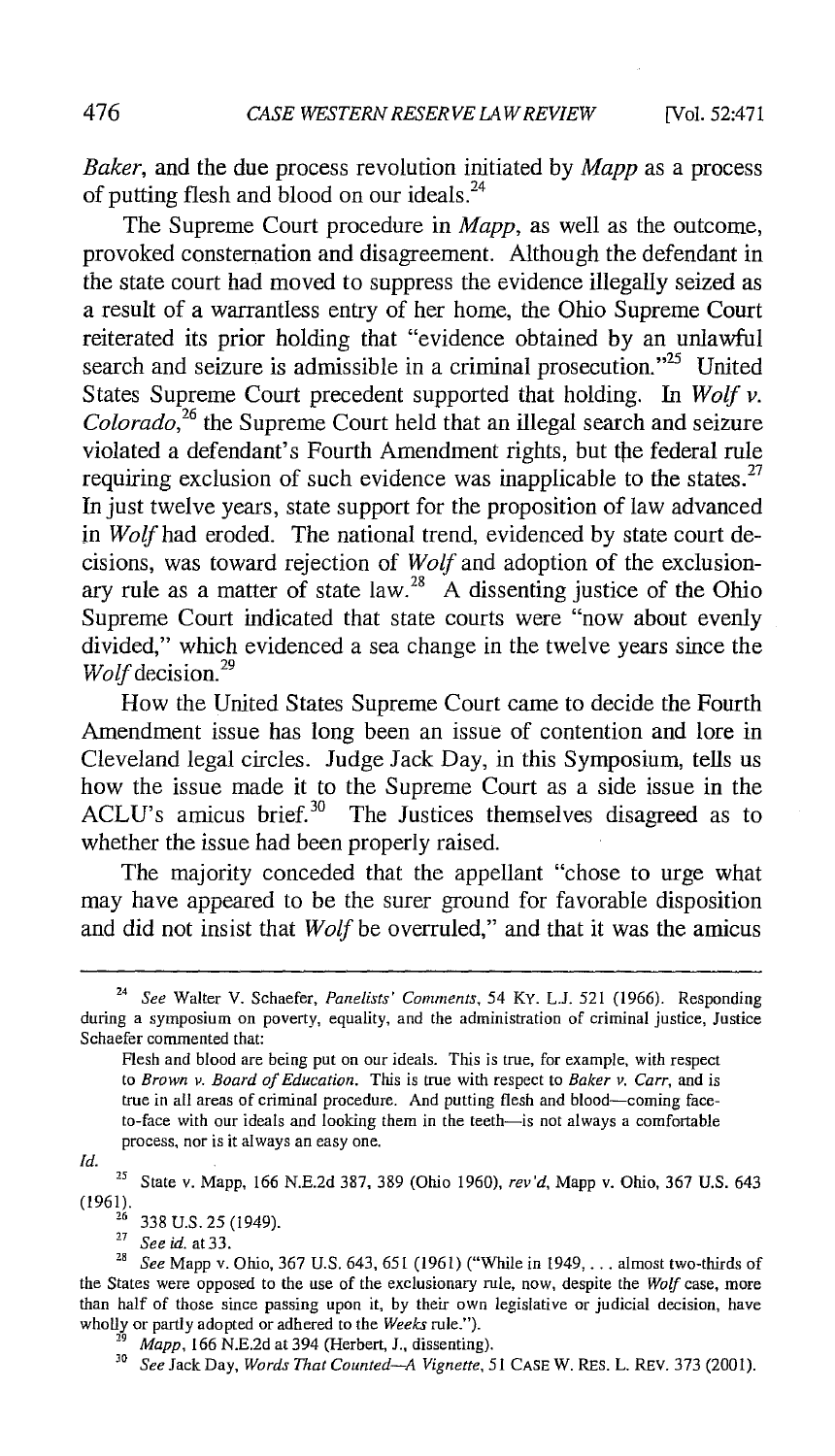curiae who urged the Court to overrule *Wolf*.<sup>31</sup> That "surer" argument was a request that the Court declare the Ohio obscenity statute, under which Dollree Mapp had been charged and convicted, unconstitutiona1.32 The majority said the issue was initially raised in the Supreme Court by the ACLU's amicus brief. While that is true, dissenting Justice Harlan pointed out that the issue was raised in the ACLU's brief "in one short concluding paragraph of its argument 'request[ing]' the Court to re-examine and overrule *Wolf*, but without argumentation."<sup>33</sup> He further pointed out that Mapp's attorney raised the question as a subordinate issue, not even citing to *Wolf,* and in oral argument "expressly disavowed" any purpose to have *Wolf* overruled. $34$  Justice Harlan's purpose was to demonstrate how the Court had violated its own long-held principles in reaching out to decide an issue that the parties had not focused upon.<sup>35</sup>

The exclusionary rule seems to have that effect upon the United States Supreme Court. Twenty years after *Mapp,* when the Rehnquist Court was looking to emasculate the exclusionary rule, the Court reached out in *Illinois v. Gates.*<sup>36</sup> After oral argument in *Illinois v. Gates,* the Court restored the case to its docket for the following term and ordered the parties to brief and argue whether the exclusionary rule should be modified, an issue that had never been raised by either party in the life of the case. It was only after both parties returned and argued the following year that any modification to the exclusionary rule would be irrelevant to their case that the Court, "with apologies to all," relented and reserved the issue for another day. $37$  That

<sup>31</sup> Mapp, 367 U.S. at 646 n.3.<br><sup>32</sup> See id. at 672-73.<br><sup>33</sup> Id. at 674 n.5 (Harlan, J., dissenting).<br><sup>34</sup> See id. at n.6.<br><sup>35</sup> See id. at 674-75 ("In this posture of things, I think it fair to say that five members of this Court have simply 'reached out' to overrule *Wolf.* With all respect for the views of the majority . . . I can perceive no justification for regarding this case as an appropriate occasion for re-examining  $Wolt$ .

<sup>36</sup> 462 U.S. 213 (1983). <sup>36</sup> *See id.* at 213 (1983). <sup>37</sup> *See id.* at 217. In the beginning paragraphs of the opinion, Justice Rehnquist outlined the procedural history of the case.

We granted certiorari to consider the application of the Fourth Amendment to a magistrate's issuance of a search warrant on the basis of a partially corroborated anonymous informant's tip. After receiving briefs and hearing oral argument on this question, however, we requested the parties to address an additional question:

"[W)hether the rule requiring the exclusion at a criminal trial of evidence obtained in violation of the Fourth Amendment, should to any extent be modified, so as, for example, not to require the exclusion of evidence obtained in the reasonable belief that the search and seizure at issue was consistent with the Fourth Amendment."

We decide today, with apologies to all, that the issue we framed for the parties was not presented to the lllinois courts and, accordingly, do not address it. Rather, we consider the question originally presented in the petition for certiorari,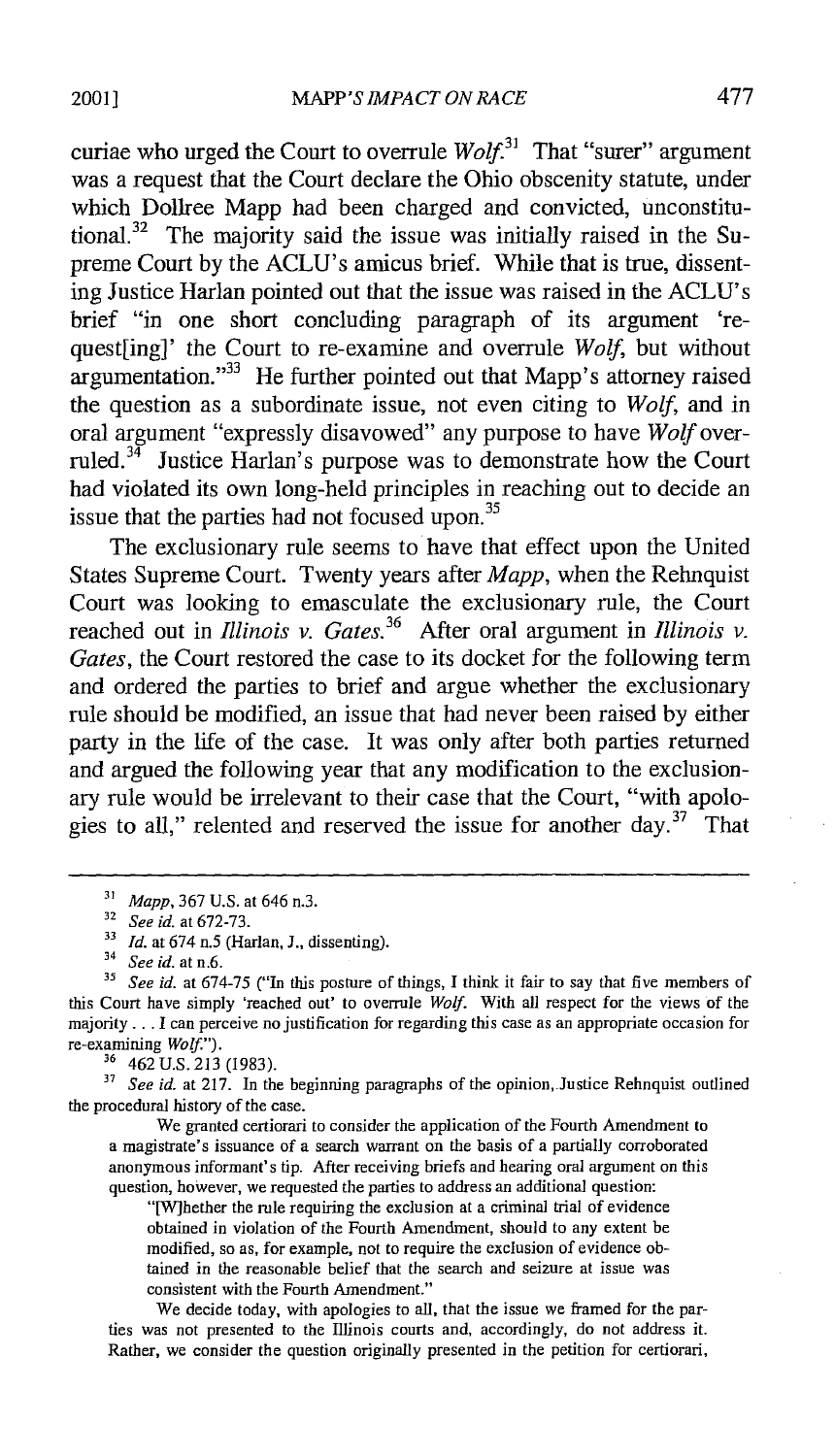day came one week later, when the Court docketed three cases for its 1983-84 Term in which the proposed modification had been urged at trial and argued on appeal. Two of those cases were decided a year later, inaugurating the so-called "good faith" exception to the exclusionary rule. $38$ 

With the decision in *Mapp* and the application of the exclusionary rule to the states, the due process revolution and its reshaping of American criminal justice was off to the races. *Mapp* led the way when it held that the Fourth Amendment right "is enforceable against [the states]  $\ldots$  by the same sanction  $\ldots$  as is used against the  $[$ f $]$ ederal [g]overnment."<sup>39</sup> Justice Clark's rationale for enforcing the core right against the states the same way it was enforced against the federal government became the rule as other core rights contained in the Bill of Rights were made applicable to the states through the Due Process Clause of the Fourteenth Amendment:

Were it otherwise, then just as without the *Weeks* rule the assurance against unreasonable federal searches and seizures would be "a form of words," valueless and undeserving of mention in a perpetual charter of inestimable human liberties, so too, without that rule the freedom from state invasions of privacy would be so ephemeral and so neatly severed from its conceptual nexus with the freedom from all brutish means of coercing evidence as not to merit this Court's high regard as a freedom "implicit in the concept of ordered liberty."<sup>4t</sup>

In sum, the police conduct in this case clearly was objectively reasonable and largely error-free. An error of constitutional dimensions may have been committed with respect to the issuance of the warrant, but it was the judge, not the police officers, who made the critical mistake. . . . Suppressing evidence because the judge failed to make all the necessary clerical corrections despite his assurances that such changes would be made will not serve the deterrent function that the exclusionary rule was designed to achieve. Accordingly, federal law does not require the exclusion of the disputed evidence in this case.

*Sheppard,* 468 U.S. at 990-9!. A third case, Colorado v. Quintero, 463 U.S. 1206 (1983), raised the issue of whether a good faith exception to the exclusionary rule should be applied to searches conducted without warrants. Quintero died before the case was argued, mooting the case, and the specific issue has never been addressed by the Supreme Court.

and conclude that the Illinois Supreme Court read the requirements of our Fourth Amendment decisions too restrictively.

<sup>/</sup>d. (alteration in original) (citations omitted). 38 *See* United States v. Leon, 468 U.S. 897, 922 (1984) ("We conclude that the marginal or nonexistent benefits produced by suppressing evidence obtained in objectively reasonable reliance on a subsequently invalidated search warrant cannot justify the substantial costs of exclusion."); Massachusetts v. Sheppard, 468 U.S. 981 (1984) (applying the good-faith exception created in *Leon* and reversing the exclusion of the evidence). The *Sheppard* Court concluded:

 $^{39}$  *Mapp*, 367 U.S. at 655.<br><sup>40</sup> *Id.*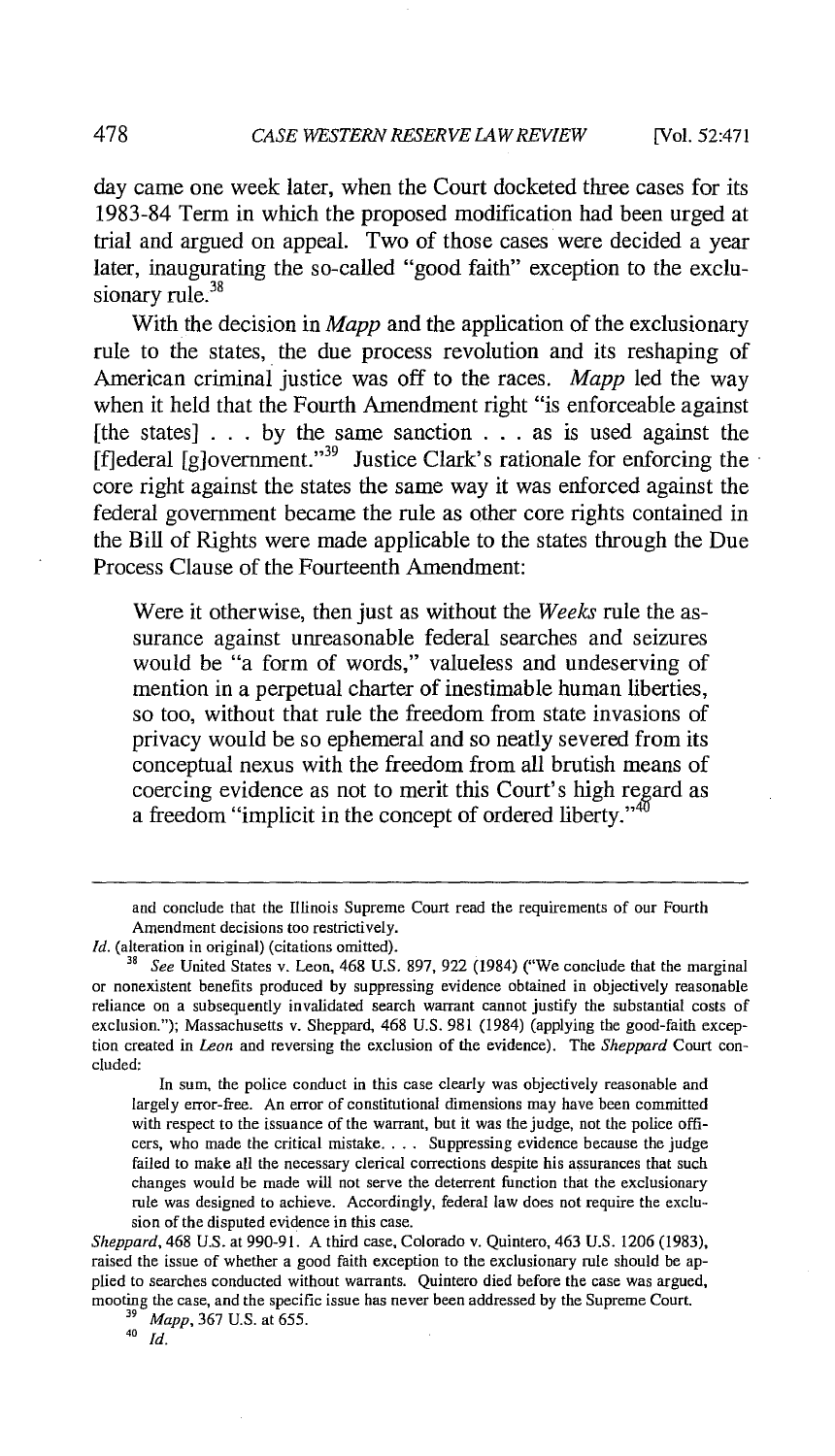This universal rule was restated in another Clark majority opinion two years later.<sup>41</sup> It was stated that the right, once applied to the states, would be interpreted by "the same constitutional standard" as used in interpreting the federal right.<sup>42</sup>

This became the standard as *Mapp* led the way when making other rights of the Bill of Rights binding on the states. By the end of the Warren Court, almost all of the protections of the Bill of Rights applying to criminal cases had been made binding on the states, the only exception being the Fifth Amendment protection guaranteeing the initiation of criminal proceedings by grand jury indictment. Following closely on *Mapp,* the Court made the Fifth Amendment privilege against self-incrimination,<sup>43</sup> the Sixth Amendment rights to counsel,<sup>44</sup> to a speedy and public trial,<sup>45</sup> to confrontation of hostile witnesses,<sup>46</sup> and to compulsory process to obtain witness testimony,<sup>47</sup> and the Eighth Amendment right to be free from excessive bail<sup>48</sup> applicable to the states. Finally, the Warren Court incorporated the double jeopardy prohibition into the Fourteenth Amendment Due Process Clause,<sup>49</sup> overruling *Palko v. Connecticut*,<sup>50</sup> where the incorporation debate had begun. These rights came over to state criminal proceedings through the Fourteenth Amendment to be enforced the same as they would in federal criminal cases.

The road since *Mapp* has been strewn with obstacles and roadblocks. The subsequent forty years is filled with the Court's development of limitations on *Mapp.* The exclusionary rule is inapplicable to grand jury proceedings,<sup>51</sup> most sentencings as well as parole and probation revocation proceedings,<sup>52</sup> collateral IRS proceedings following upon state criminal cases,<sup>53</sup> and deportation hearings.<sup>54</sup> Two crippling limitations followed. In *Stone v. Powell,<sup>55</sup>*the Supreme

- 
- 
- 

<sup>41</sup>*SeeKer* v. California, 374 U.S. 23 (1963). 42 */d.* at 30. *See also id.* at 33 ("This Court's long-established recognition that standards of reasonableness under the Fourth Amendment are not susceptible of Procrustean application is carried forward when that Amendment's proscriptions are enforced against the States through the Fourteenth Amendment"). 43 *See* Malloy v. Hogan, 378 U.S. 1, 6 (1964). 44 *See* Argersinger v. Hamlin, 407 U.S. 25, 37 (1972); Gideon v. Wainwright, 372 U.S.

<sup>335, 342 (1963).&</sup>lt;br><sup>45</sup> See Klopfer v. North Carolina, 386 U.S. 213, 223 (1967).

<sup>&</sup>lt;sup>46</sup> See Pointer v. Texas, 380 U.S. 400, 403 (1965).<br>
<sup>47</sup> See Washington v. Texas, 388 U.S. 14 (1967).<br>
<sup>48</sup> See Schilb v. Kuebel, 404 U.S. 357, 365 (1971).<br>
<sup>49</sup> See Benton v. Maryland, 395 U.S. 784, 794 (1969).<br>
<sup>50</sup> 3

*<sup>51</sup> See* United States v. Calandra, 414 U.S. 338, 354 (1974). 52 *See* Pennsylvania Bd. of Probation & Parole v. Scott, 524 U.S. 357, 364 (1998). *53 See* United States v. Janis, 428 U.S. 433, 454 (1976).

<sup>54</sup>*See* JNS v. Lopez-Mendoza, 468 U.S. 1032, 1050 (1984).

*<sup>55</sup>*428 U.S. 465 (1976).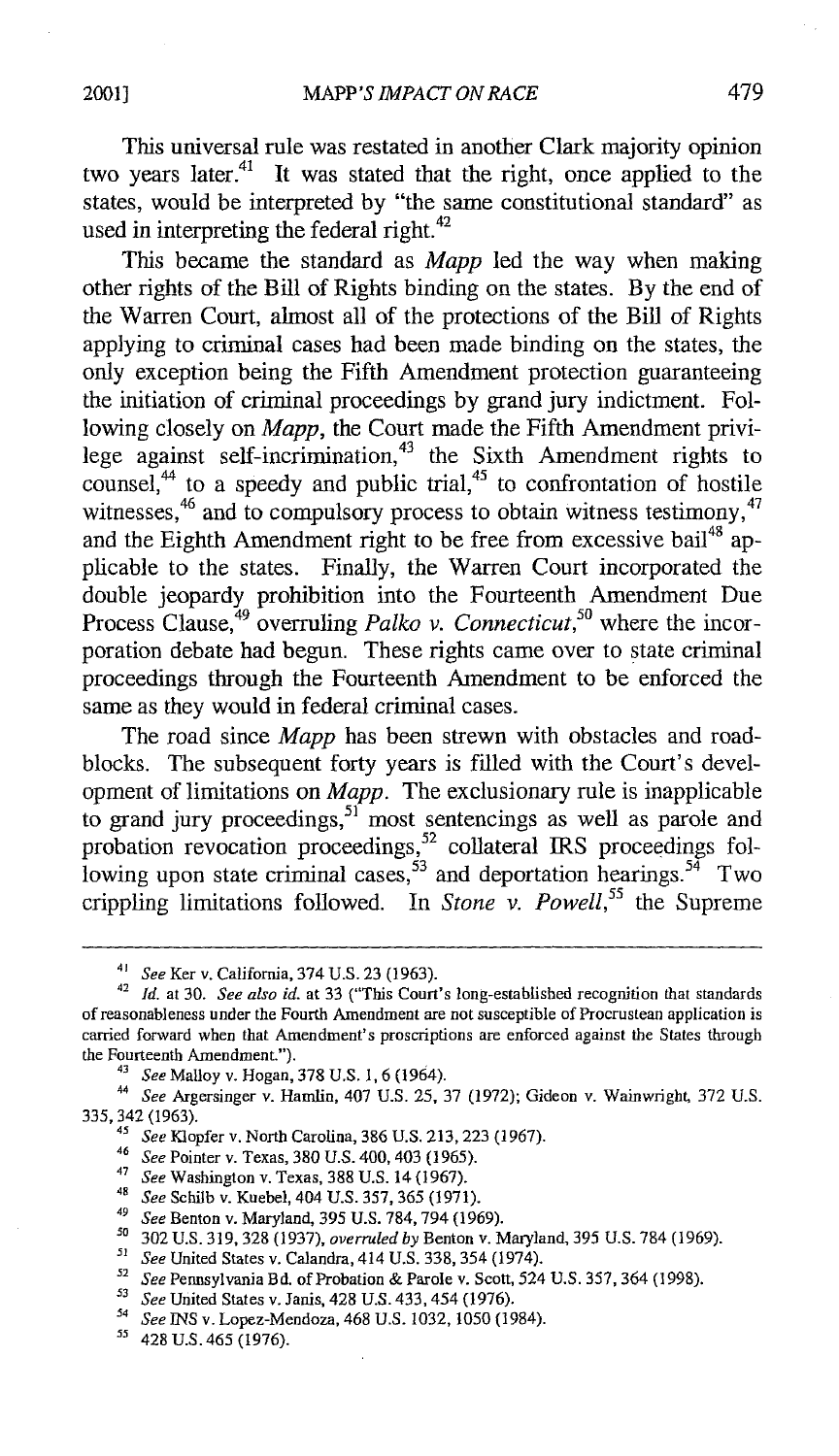Court held that Fourth Amendment issues may not be raised in federal habeas corpus actions if the defendant had a "full and fair opportunity" to litigate the Fourth Amendment issue in the state criminal proceeding, even if the state courts incorrectly decided the Fourth Amendment issue.<sup>56</sup> That decision eliminated federal oversight of state court decisions on Fourth Amendment issues, except for certiorari petitions to the Supreme Court, which in the early years after *Mapp* was so useful in persuading recalcitrant state courts to enforce Fourth Amendment rights. Finally, in 1984, the Supreme Court adopted the so-called "good faith" exception, holding that the exclusionary rule is inapplicable to searches where police in good faith reasonally rule is imapproache to search warrant.<sup>57</sup> All of these decisions are based upon the premise that the exclusionary rule is not a consti tutional right, and that the singular reason for the exclusionary rule is to deter illegal police behavior. This premise, however, rejects the underlying rationale of both *Weeks v. United States* and *Mapp v. Ohio,* namely that the exclusionary rule is part and parcel of the Fourth Amendment right to be free from unreasonable searches and seizures. 58

#### I. *MAPP* AND THE MESSAGE

Notwithstanding the limitations imposed upon the exclusionary rule in the ensuing years, the spirit of the *Mapp* decision continues to come through loud and clear. *Mapp'* s message is that the government must obey the law while enforcing it. If the government fails to do so, and in so doing violates the rights of citizens to be free from unreasonable searches and seizures, this violation will result in denying the government the use of the fruits of its illegality to prove that the citizen has committed a crime. This commitment involves making unavailable, at least in the prosecution's case in chief, reliable evidence of guilt. It results in a collateral issue—the conduct of the government in obtaining the evidence of guilt-taking precedence over

<sup>&</sup>lt;sup>56</sup> *Id.* at 494-95.<br><sup>57</sup> *See* United States v. Leon, 468 U.S. 897, 926 (1984); Massachusetts v. Sheppard, 468<br>U.S. 981, 990-91 (1984).

<sup>&</sup>lt;sup>58</sup> Compare Mapp v. Ohio, 367 U.S. 643, 657 (1961) (holding "that the exclusionary rule is an essential part of both the Fourth and Fourteenth Amendments"), *and* Weeks v. United States, 232 U.S. 383,394 (1914) (noting that to sanction the unlawful invasion by officers of the law of a person's home "would be to affirm by judicial decision a manifest neglect if not an open defiance of the prohibitions of the Constitution, intended for the protection of the people against such unauthorized action"), *with Stone,* 428 U.S. at 486 ('The primary justification for the exclusionary rule then is the deterrence of police conduct that violates Fourth Amendment rights. *Post-Mapp* decisions have established that the rule is not a personal constitutional right."), *and* United States v. Calandra, 414 U.S. 338, 348 (1974) ("[f]he [exclusionary] rule is a judicially created remedy designed to safeguard Fourth Amendment rights generally through its deterrent effect, rather than a personal constitutional right of the party aggrieved.").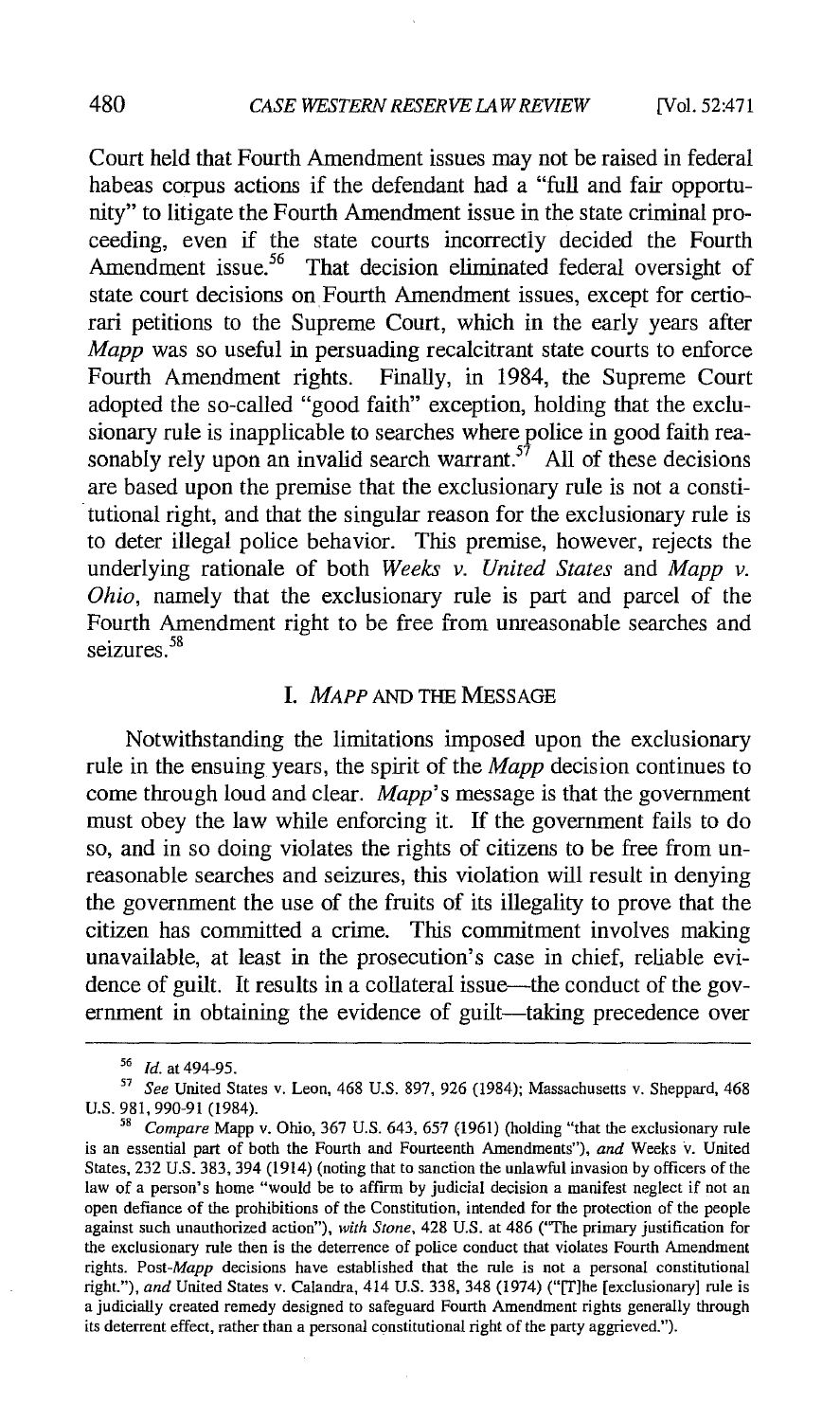the guilt or innocence of the defendant.<sup>59</sup> In so doing, it sends an important message: We place greater value on ensuring that the government does not violate the fundamental rights of its citizens than we do on convicting the guilty defendant in those cases where the evidence is the result of a Fourth Amendment violation.

Every time a motion to suppress based upon a Fourth Amendment violation is filed in a criminal case, the stage is set for retesting that commitment to protecting individual rights and the social value of holding the government to a high standard even if a guilty defendant goes free. That is often the case when evidence is suppressed. There is a tremendous cost when a guilty defendant goes free, and society's willingness to absorb that cost constantly waivers. It is this cost that has rallied opponents to the exclusionary rule for decades.

There are limits to the effects of the message. The exclusionary rule only works in those cases where police are concerned that evidence discovered during an intrusion will be available at a subsequent trial. If there is no concern about the use of evidence, then the exclusionary rule will have no deterrent effect upon police. For example, if a police stop is designed to harass an individual or a member of a group, the officer will not be concerned about a subsequent determination that the stop or arrest was illegal. Worse are those situations where a police officer is willing to commit perjury at a suppression hearing about the circumstances surrounding a stop, arrest, or search. The existence of an exclusionary rule is meaningless to the perjuring officer because she will manufacture facts to bring herself within the law's requirements. Further, the message is lost when trial judges deny motions to suppress pro forma regardless of the facts.

Despite the limitations on the message imposed by the limits on the exclusionary rule set by the Supreme Court, the perjurious testimony of certain police officers, and the failure of some trial judges to enforce the Constitution as they have sworn to do, the exclusionary rule survives and has helped to strengthen the American people's view of themselves as free citizens in a free society. The selfconfidence that comes with the knowledge that there are limitations on how government may behave strengthens individual security and invigorates individual willingness to take risks. The absence of selfconfidence causes individuals to withdraw from society and to wrap themselves in a cocoon to maintain security and privacy, leading to a very limited life. The greatest threats to privacy and self-confidence today come from government and industry use of technology, which

<sup>&</sup>lt;sup>59</sup> Cf. People v. Defore, 150 N.E. 585, 587 (N.Y. 1926) ("The criminal is to go free because the constable has blundered.").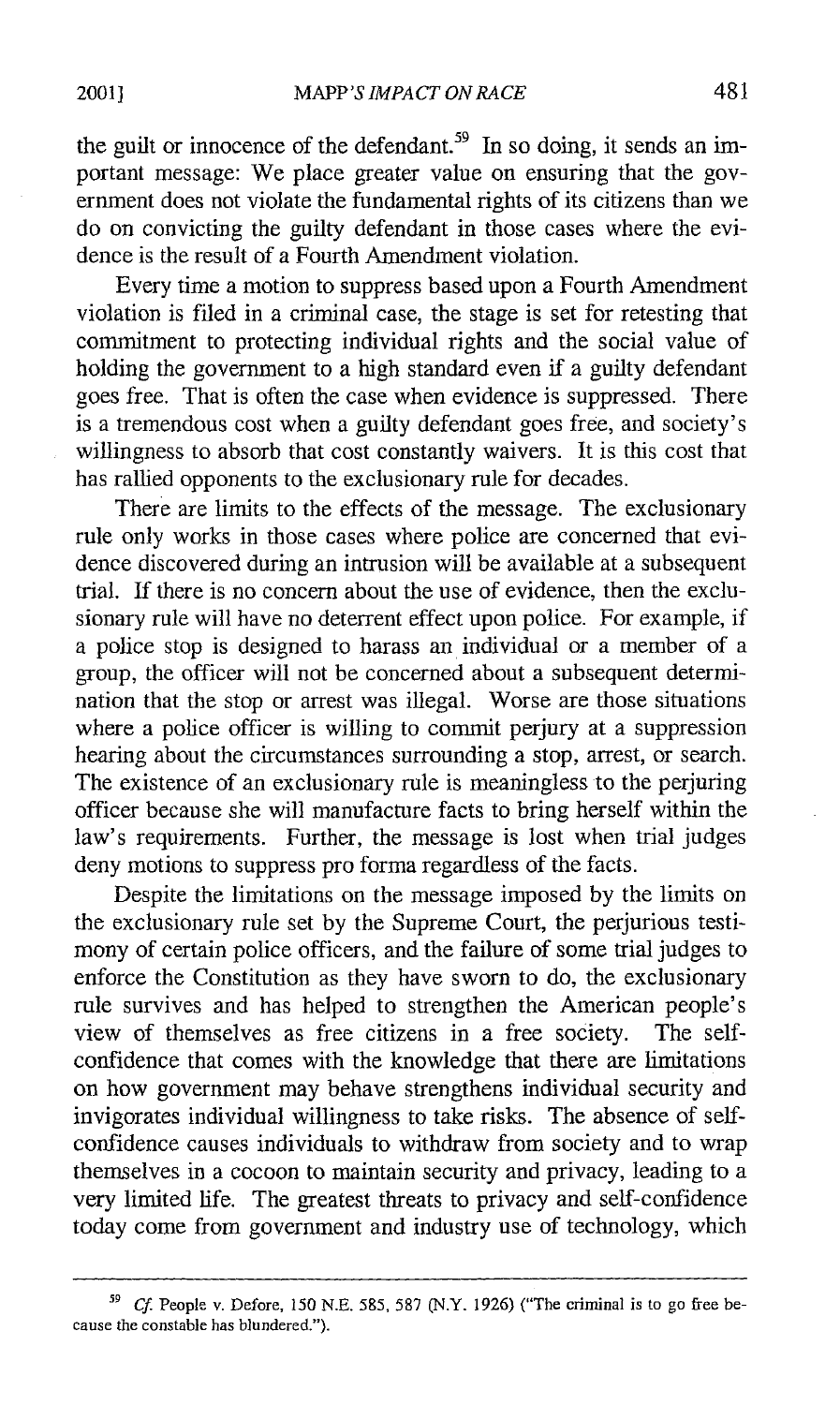invades privacy and provides information on the most private aspects of one's life. Somehow, the message of *Mapp* will have to be reinvigorated to limit government acquisition and use of such data; protection from private invasion of informational privacy will require legislative action.<sup>60</sup>

#### II. *MAPP* AND RACE

The impact of *Mapp* was naturally greatest in the African-American community where Fourth Amendment violations were the most common. Whatever limited effect *Mapp* would have, it would be felt most where police conduct was the least restrained. It was this community which the Warren Court intended to benefit by the due process revolution, because wherever injustice existed in America, its worst impact was felt in the black community.

The *Mapp* decision went hand-in-hand with *Brown v. Board of Education* and other decisions of the Warren Court seeking to eliminate legal barriers to racial justice. In *Brown* it was the laws that mandated racial segregation; in *Mapp* it was the underlying law enforcement culture in the country that tolerated and encouraged police to treat African-Americans and other racial minorities differently from the majority population. And different meant worse. The police were not unique in this regard; they were part of the racist culture that permeated American life and that has not yet disappeared. The impact of the racist culture on relations between police and Mrican-Americans is readily apparent throughout American history. The white police officers who invaded Dollree Mapp's home did so with confidence that they would not be called to task for violating her fundamental rights by entering her home without a warrant. How the police behaved in Dollree Mapp's house was consistent with historical practice in the United States.

Since before the founding of the Republic, law enforcement officers were used primarily to track the movements of Mrican-Americans and to ensure their subservience. Prior to the Civil War, it mattered little whether the African-American was a slave or a freeman. Sheriffs and other law enforcement officers treated them the same, thereby reducing the Negro freeman to slave status in the eyes of the law. The Civil War changed little in that regard. In the South, after Reconstruction precipitously ended, sheriffs and their deputies, as well as police in the cities, were the instrument of repression,

<sup>&</sup>lt;sup>60</sup> The Fourth Amendment only protects against governmental intrusions of privacy, not private intrusions of privacy. *See* Burdeau v. McDowell, 256 U.S. 465, 475 (1921) ("The Fourth Amendment gives protection against unlawful searches and seizures, and as shown in the previous cases, its protection applies to governmental action.").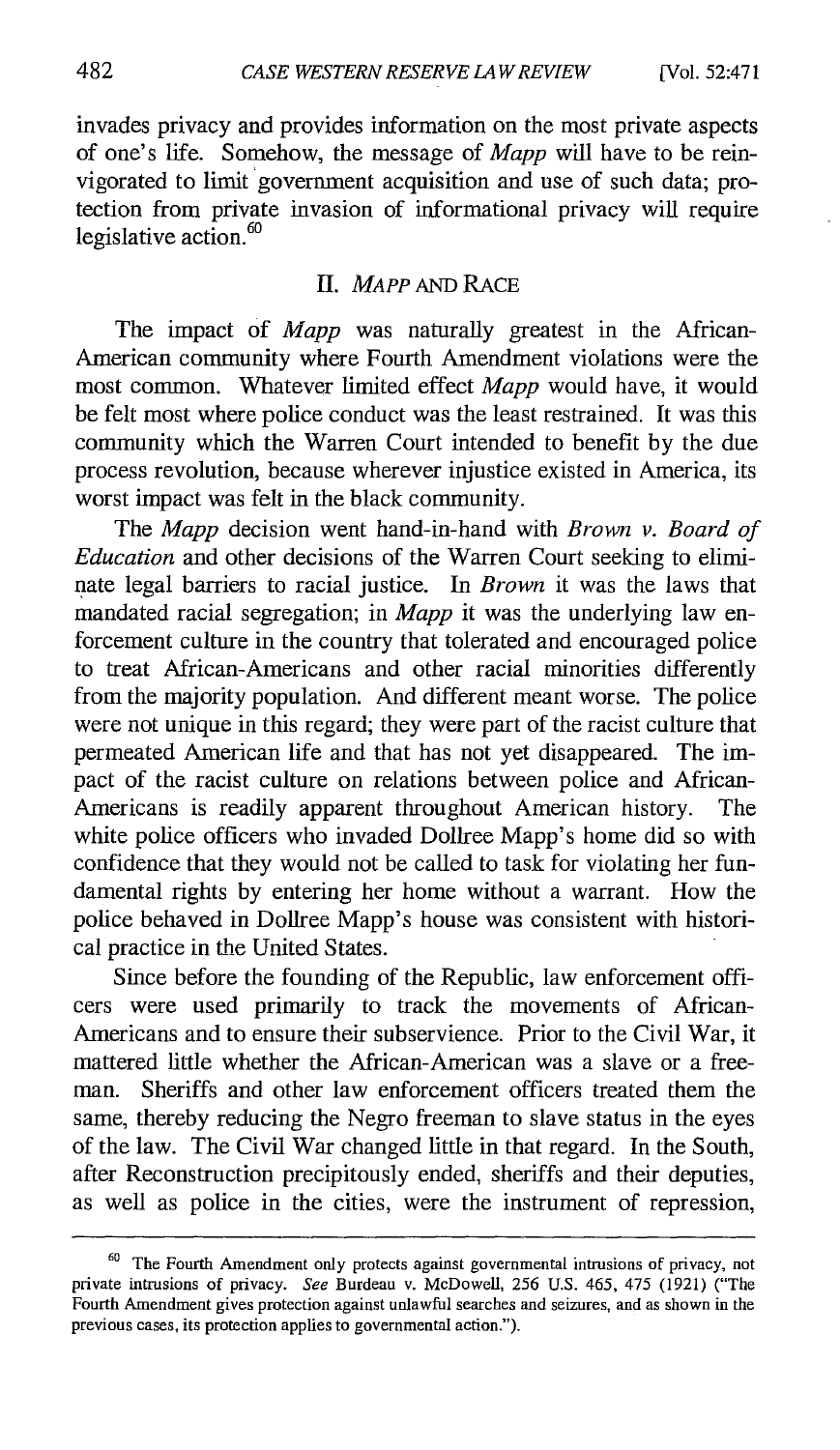working hand-in-hand with nightriders who would keep the African-American population terrorized and subservient. Police failed to prevent lynchings or apprehend the perpetrators.

Even in the North, the African-American population received very different justice on the street than whites. While relations between police and all citizens on the street during the first six decades of the twentieth century were rough and characterized by arbitrary overreaching by police, the full brunt of police lawlessness and brutality fell on the African-American community. Arbitrarily stopping and detaining African-Americans,  $61$  engaging in dragnet arrests of African-Americans, <sup>62</sup> and, as in the *Mapp* case, entering homes without warrants, police ensured that African-Americans were second-class citizens, receiving rougher justice than that accorded the rest of the population. Police brutality towards African-Americans was as common in the North as in the South. And the criminal justice system, then as now, meted out disproportionately harsher penalties to African-American defendants than it did to white defendants.<sup>63</sup>

The Warren Court's due process revolution sought to achieve a more level playing field in state criminal proceedings by applying the procedural guarantees of the Bill of Rights to state criminal cases. Mapp also sought to achieve justice on the streets by imposing the exclusionary rule on state criminal proceedings to discourage police from violating Fourth Amendment rights.

Whatever effect *Mapp* may have had on the streets immediately after 1961, that effect was, at the very least, diminished after 1968. In 1968, the same Warren Court, in *Terry v. Ohio,<sup>64</sup>*reacting to growing national concern about increases in crime, sanctioned seizures of the person on less than probable cause required for arrest. The *Terry* investigative stop requires a lesser standard than probable cause,

<sup>63</sup> See Harris, *supra* note 61, at 297-304 (discussing the disproportionate effect of the criminal justice system on blacks); Samuel L. Myers, Jr., *Racial Disparities in Sentencing: Can Sentencing Reforms Reduce Discrimination in Punishment?,* 64 U. COLO. L. REv. 781, 802-07 (1993) (detailing a statistical analysis of sentencing disparities based upon race and recommending changes in mandatory sentencing schemes); Laura A. Wytsma, Comment, *Punishment for "Just Us"-A Constitutional Analysis of the Crack Cocaine Sentencing Statutes,* 3 GEO. MA-SON INDEPENDENT L. REv. 473, 496 (1995) (discussing the disparate treatment of mandatory crack and powder cocaine sentences). 64 392 U.S. 1 (1968).

<sup>61</sup>*See* David A. Harris, *The Stories, the Statistics, and the Law: Why* "Driving *While Black" Matters,* 84 MINN. L. REV. 265, 266 (1999) (discussing the police practice of arbitrarily stopping and detaining African-American motorists simply because of their race).

<sup>&</sup>lt;sup>62</sup> See Davis v. Mississippi, 394 U.S. 721, 722 (1969) (noting that in investigating a rape where the victim could only describe her assailant as a "Negro youth," the police, without warrants, rounded up at least twenty-four African-American youths and took them to police head-<br>quarters for questioning and fingerprinting before releasing them without filing charges).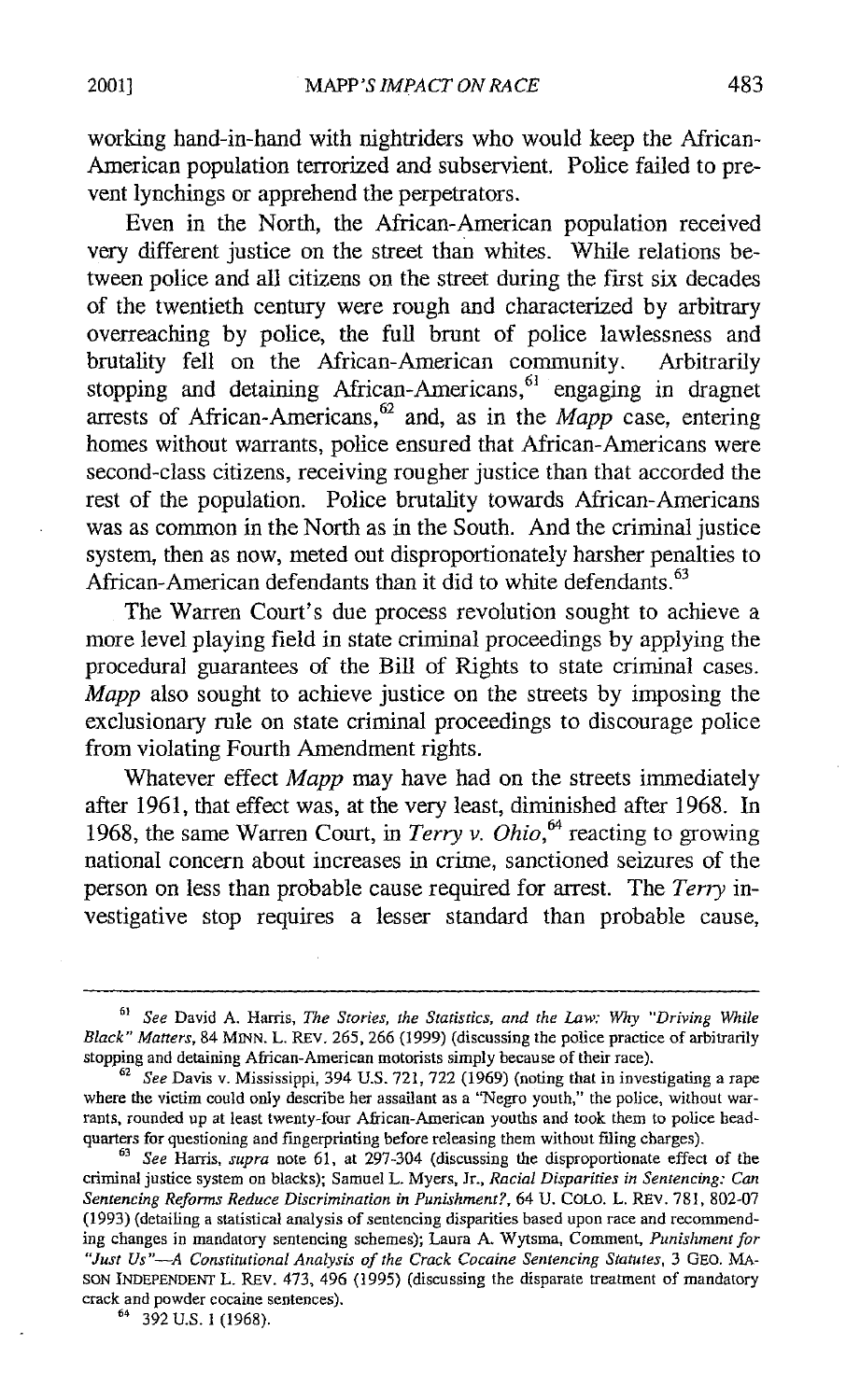namely reasonable suspicion, to justify an investigative detention. *<sup>65</sup>* Moreover, in the hands of a Supreme Court less sensitive to minority concerns during the subsequent thirty years, the *Teny* stop, which the Warren Court acknowledged is a Fourth Amendment seizure,<sup>66</sup> grew in its impact on the African-American community. The area in which a stop takes place, such as a "high-crime area," became a factor in determining the reasonableness of a stop, thereby making inner-city residents far more subject to these stops than other citizens.<sup>67</sup> While race is not a constitutionally acceptable factor in determining reasonableness, and thus the legitimacy of the investigative stop, "high crime area" often is a euphemism for race, legitimizing race as a consideration.

No one knows, for certain, whether the decision in *Terry* represented a loss of courage and commitment by the Warren Court to equal justice on the streets. These stops, though illegal, were common prior to the Court's decision in *Terry*.<sup>68</sup> The Court may have legitimized them in order to get control by putting them within the framework of the Fourth Amendment. However, the cost of providing this tool to help law enforcement prevent crime has grown over the years. The momentary detention allowed and envisaged by Chief Justice Warren in *Terry* has grown under the Burger and Rehnquist

 $65$  After reviewing the underlying justifications of the Fourth Amendment and the needs of the police, the Supreme Court held that:

Our evaluation of the proper balance that has to be struck in this type of case leads us to conclude that there must be a narrowly drawn authority to permit a reasonable search for weapons for the protection of the police officer, where he has reason to believe that he is dealing with an armed and dangerous individual, regardless of whether he has probable cause to arrest the individual for a crime. The officer need not be absolutely certain that the individual is armed; the issue is whether a reasonably prudent man in the circumstances would be warranted in the belief that his safety or that of others was in danger. And in determining whether the officer acted reasonably in such circumstances, due weight must be given, not to his inchoate and unparticularized suspicion or "hunch," but to the specific reasonable inferences which he is entitled to draw from the facts in light of his experience.  $Id$  at 27 (citations omitted).

<sup>&</sup>lt;sup>66</sup> *See id.* at 16 ("There is some suggestion in the use of such terms as 'stop' and 'frisk' that such police conduct is outside the purview of the Fourth Amendment because neither action rises to the level of 'search' or 'seizure' within the meaning of the Constitution. We emphatically reject this notion."). 67 *See* State v. Bobo, 524 N.E.2d 489, 493-94 (Ohio 1988) (Wright, J., dissenting) ("In

every metropolitan area in this nation, there are neighborhoods where illegal drug sales run rampant and many of the residents are armed and ready for trouble. . . . I cannot see how we can create what amounts to a 'high crime area' exception to the protections extended by the Fourth and Fourteenth Amendments.").

<sup>&</sup>lt;sup>68</sup> See Terry, 392 U.S. at 15 n.11 (noting that the practice of stopping and frisking, while varying from locale to locale, exacerbates police-community tensions).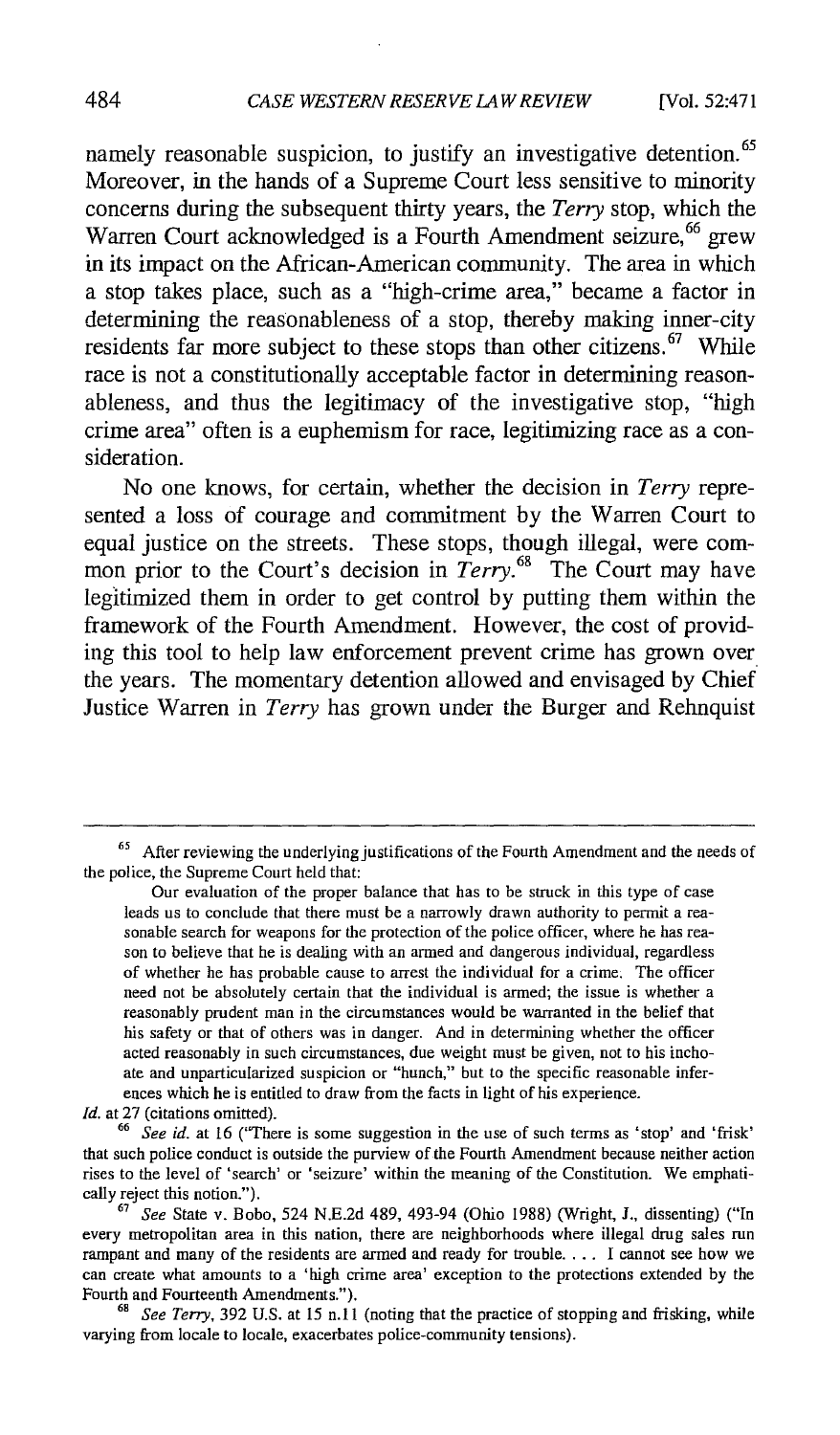Courts to allow for longer detentions and the use of substantial force absent probable cause to justify a full-fledged arrest. $69$ 

Worse, the later Courts narrowed the category of *Terry-stop* by expanding another category, "consensual encounters" between police and citizens, which implicate no Fourth Amendment rights and, thus, provide for no Fourth Amendment oversight of the reasonableness of the police conduct.<sup>70</sup> The "consensual encounter" is predicated upon the Supreme Court's conclusion that no reasonable innocent person would believe that he is not free to leave rather than comply with a police officer's request that the person stop and provide information, even though it is patently obvious that no reasonable innocent person, not schooled in the fine points of Fourth Amendment jurisprudence, would feel free to disregard a police officer under most of these circumstances.<sup>71</sup> It is little wonder, then, that issues such as racial profiling have reached the political radar. Racial profiling by police<sup>72</sup> is an issue that actually predates the founding of the Republic, $^{73}$  but it has become such a wide-spread negation of basic Fourth Amendment rights that its existence imperils not only the people who are subject to such interference because of race or ethnicity but the liberty of all Americans. If the nation continues to disregard, and thus ratify, this injustice, it raises questions about the security of all Americans from unreasonable searches and seizures.

By controlling movement, you control behavior. *Mapp* essentially protects freedom of movement from unreasonable interference by police. By making unreasonable interference with the movement

<sup>71</sup> See United States v. Notorianni, 729 F.2d 520, 523 (7th Cir. 1984) (Cudahy, J., dissenting) ("It is perfectly appropriate to indulge what may be a modest fiction that a person being casually questioned by a policeman about possible criminal activity feels entirely free to say nothing and move on.").

<sup>72</sup>*See* Harris, *supra* note 61, at 270-73 (presenting three individual accounts and their impact on the participants, the results of statistical analyses establishing the existence of racial profiling, and the consequences of such a policy); Adero S. Jernigan, Student Article, *Driving While Black: Racial Profiling in America,* 24 LAW & PSYCHOL. REv. 127 (2000) (discussing racial profiling and the Supreme Court's decision in *Whren v. United States,* 517 U.S. 806

<sup>&</sup>lt;sup>69</sup> See LEWIS R. KATZ, OHIO ARREST, SEARCH AND SEIZURE § 15.6 (2000) (discussing the length and duration of a *Terry* detention).

See Florida v. Rodriquez, 469 U.S. 1, 5-6 (1984) ("The initial contact between the officers and respondent, where they simply asked if he would step aside and talk with them, was clearly the sort of consensual encounter that implicates no Fourth Amendment interest."); United States v. Mendenhall, 446 U.S. 544, 544 (1980) ("As long as the person to whom questions are put remains free to disregard the questions and walk away, there has been no intrusion upon that person's liberty or privacy as would under the Constitution require some particular-<br>ized and objective iustification.").

<sup>&</sup>lt;sup>73</sup> *See* HERBERT *S.* KLEIN, SLAVERY IN THE AMERICAS 40-57 (1967) (chronicling the history and the gradual shift to complete enslavement of the African-American population in Virginia prior to the Revolutionary War); Jernigan, *supra* note 72, at 128-29 (reviewing the history of police targeting of minorities in the United States since the 1600s).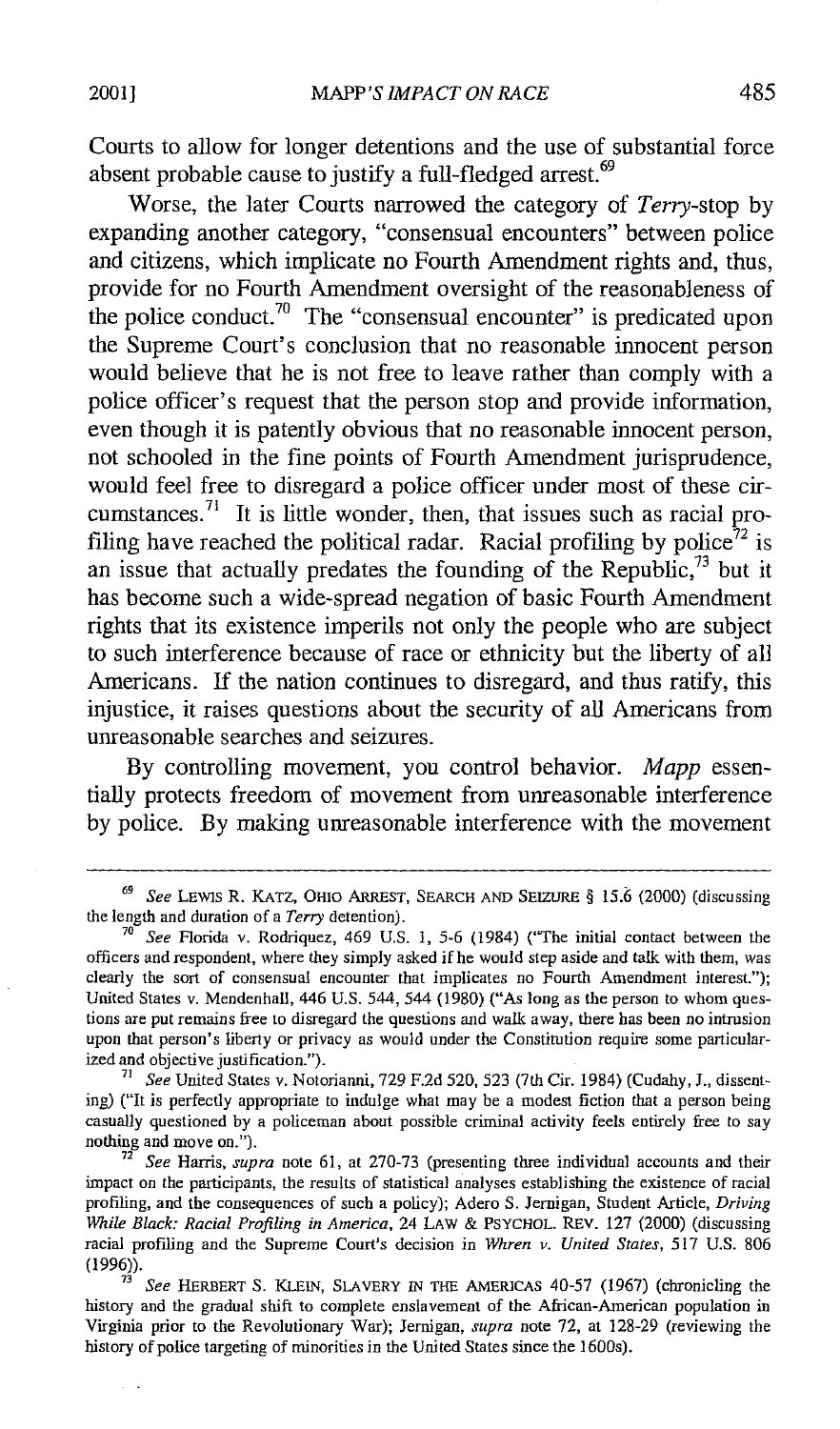of African-Americans, like all Americans, costly to the government by denying it the use of evidence found during such interference, *Mapp* helped to promote the freedom of movement for all Americans. However, *Mapp* especially promoted the freedom of movement for African-Americans who were subject to harassment and other unreasonable interference more than most Americans. *Terry* and its progeny expanded the opportunities for police interference with African-Americans' freedom of movement. It further expanded police interference by allowing the area where a stop takes place to be a positive factor in determining the reasonableness of a stop. This increases the opportunities for stops in the inner cities, where most people stopped will be African-Americans or other minorities. While the courts say "area" alone is not enough, area "alone" is often coupled with other, innocuous factors.<sup>74</sup> The net result is subjecting people in the inner cities, most of whom are not and have never been involved in criminal activity, to constant police interference in their movements in ways, degrees, and frequency unknown by the rest of America. The *Terry* stop, and its expansion, as well as the expansion of unregulated consensual encounters, has muted *Mapp'* s message, especially on the streets of inner-city communities where African-Americans continue to be stopped and hassled by police much more so than in other communities. It is not surprising that the message has been muted. The Warren Court saw the need to ensure the quality of justice for those in this country who were denied it. The successor Courts have not been attuned to this need but, instead, have used their powers to accommodate law enforcement convenience by expanding police authority to intervene without prior judicial authorization and without exigent circumstances, which traditionally provided the justification for warrantless intrusions.<sup>75</sup>

#### **CONCLUSION**

It would be wrong for the reader to conclude that I think that *Mapp* after forty years has made little difference in the due process equation. The rule in *Mapp* continues to be enforced most fully when the police intrusion takes place in a home, which is precisely the fact situation presented in *Mapp v. Ohio.* The Supreme Court, even the

<sup>74</sup>*See* State v. Bobo, 524 N.E.2d 489, 491 (Ohio 1988) (finding that the high-crime location, coupled with such factors as the time of day, the experience of the officers, furtive gestures by the individual, and the fact that the officers were out of their vehicle, justified the investigative stop).

<sup>75</sup>*See* Lewis R. Katz, United States v. Ross: *Evolving Standards for Warrantless Searches,* 74 J. CRIM. L. & CRIMINOLOGY 172, 189 (1983) (discussing the change in the Supreme Court's Fourth Amendment jurisprudence holding that police inconvenience did not justify bypassing the constitutional requirements for searches and seizures).